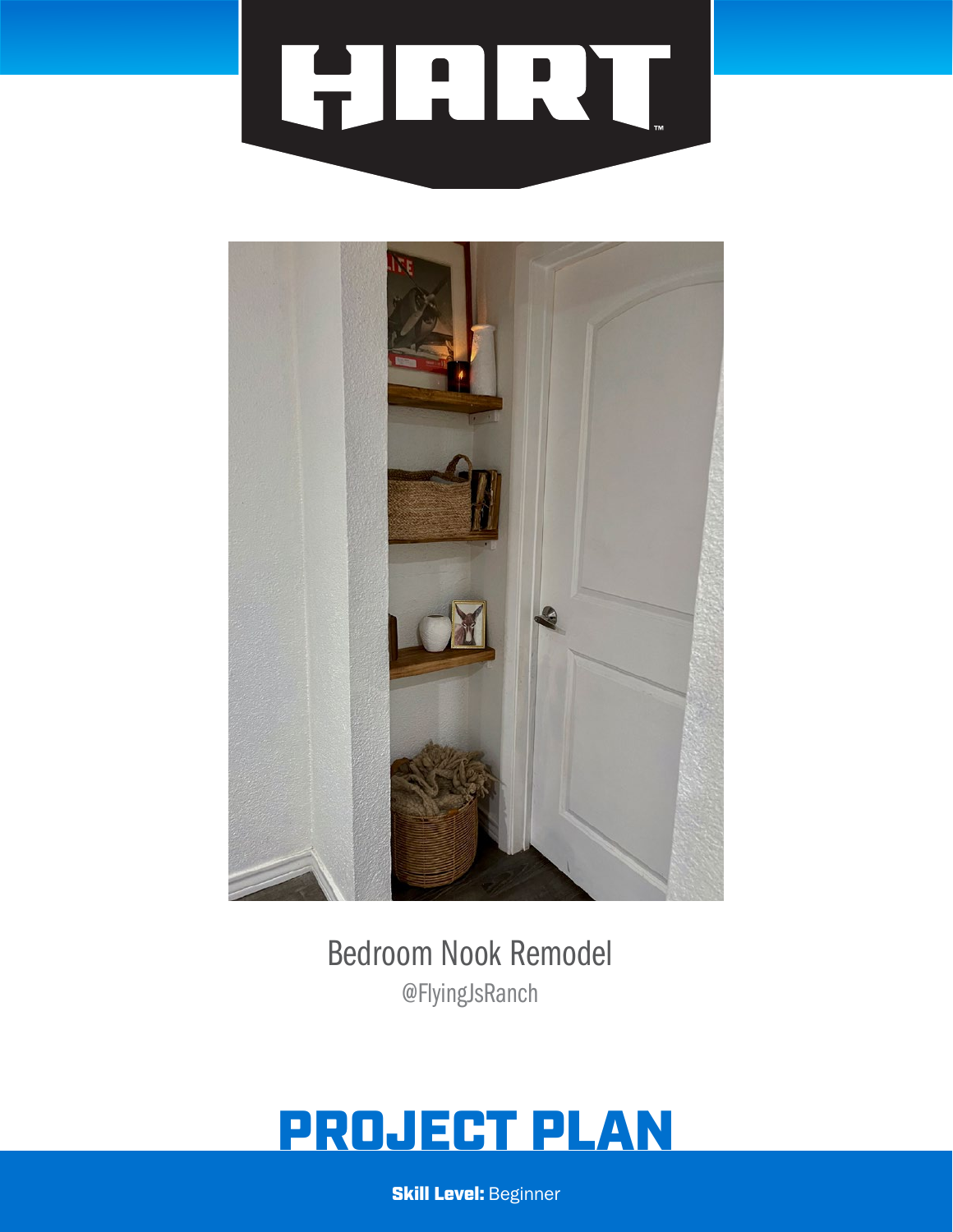# HART

# **Materials**

| ltem.                                 | /Otv       |
|---------------------------------------|------------|
| 2" Screws                             | $4/$ shelf |
| $1"$ x 2" Primed MDF (8' Board)*      |            |
| $2" \times 8"$ Pine Board (8' Board)* |            |

\* Board Dimensions are "nominal". Actual dimensions are smaller due to lumber industry standards. Cuts are actual length. A select/premium board or plywood comes with a smoother surface finish. It is clear or has very few tight knots, and it will have straight and sharp edges. This grade of wood pairs well with other boards or panels better and requires less time to sand and finish.

## Lumber Cut List

| Board*                   | <b>Description</b> | Cut to | Otv |
|--------------------------|--------------------|--------|-----|
| Shelf support Primed MDF |                    | 6 1/2" |     |
| <b>Shelves</b>           | Pine board         |        |     |

# Tools Used



Circular Saw Drill/Driver





Level





Pencil Safety Glasses



Tape Measure

Battery Tip: A 4.0 Ah battery is recommended to be paired with high amp draw tools for maximum efficiency.